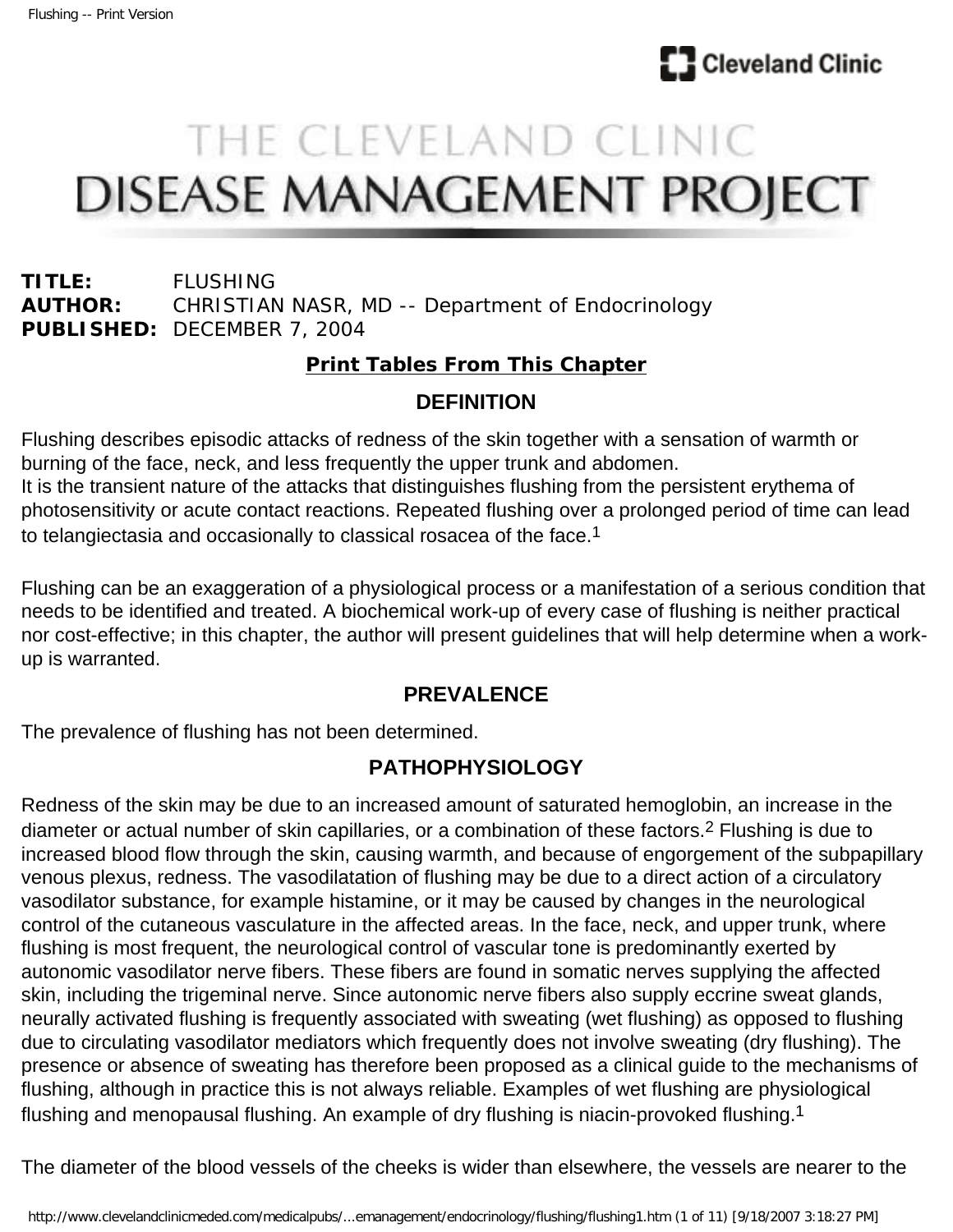surface, and there is less tissue thickness obscuring them. This may explain why flushing occurs in that limited distribution.<sup>3</sup> Polycythemia produces the characteristic ruddy complexion, but it may also cause a peculiar coloration termed "erythremia," which is a combination of redness and cyanosis. The tongue, lips, nose, earlobes, conjunctivae, and fingertips especially demonstrate this coloration. Erythremia results when there is a combination of increased amounts of saturated hemoglobin and desaturated hemoglobin.

In some carcinoid tumors, fibrosis of the right side of the heart may lead to a combination of stenosis and regurgitation at the tricuspid valve as well as pulmonary stenosis. If cyanosis occurs, the combination of flushing and cyanosis may produce the reddish cyanotic erythremia.2

#### **FLUSHING SYNDROMES**

# **Physiological Flushing:**

Embarrassment or anger may cause flushing in some individuals in whom the threshold for this response may be low or the reaction itself unusually intense; this is also known as blushing.<sup>1,2</sup> Explanation and reassurance are usually sufficient. If necessary, propranolol or nadolol may be used to alleviate the symptom.1

Heat causes flushing in many patients, and overheating can lower the threshold to flushing due to other causes such as menopause.3 Overheating such as after exercise or sauna can cause physiological flushing due to the effect of the rise in blood temperature on the thermoregulatory center in the anterior hypothalamus. A similar mechanism is responsible for facial flushing due to hot drinks, which cause a rise in temperature of blood in the oral cavity in turn leading to a rise in temperature of blood perfusing the hypothalamus. The temperature of hot coffee rather than its caffeine causes flushing.

A useful maneuver for patients faced with a brief thermal exposure is to suck on ice chips carried in an insulated cup. This will attenuate flushing for the first 20 to 30 minutes.<sup>3</sup>

## **Menopausal Flushing:**

About 80% of postmenopausal women experience flushing associated with sweating. A similar syndrome may also occur in men with prostate cancer receiving treatment with gonadotropin-releasing hormone analogs such as buserelin. About 65% of post-menopausal women have hot flushes for 1 to 5 years, 26% for 6 to 10 years, and 10% for more than 11 years. There is considerable variation in the frequency, intensity, and duration of hot flushes within and among individuals. A typical hot flush begins with a sensation of warmth in the head and face, followed by facial flushing that may radiate down the neck and to other parts of the body; it is associated with an increase in temperature and pulse rate and followed by a decline in temperature and profuse perspiration over the area of flush distribution. Visible changes occur in about 50% of women. Each hot flush lasts for 1 to 5 minutes. The primary role of estrogen deficiency has been questioned and a deficit of thermoregulation has been proposed. Rapid estrogen withdrawal rather than a low estrogen level by itself is likely to induce hot flushes.<sup>4</sup> Synchronous with the onset of each hot flush is the release of a pulse of luteinizing hormone; this does not seem responsible for the hot flush since flushing can occur after hypophysectomy. The anterior hypothalamus has estrogen and progesterone receptors, and both hormones can be used effectively to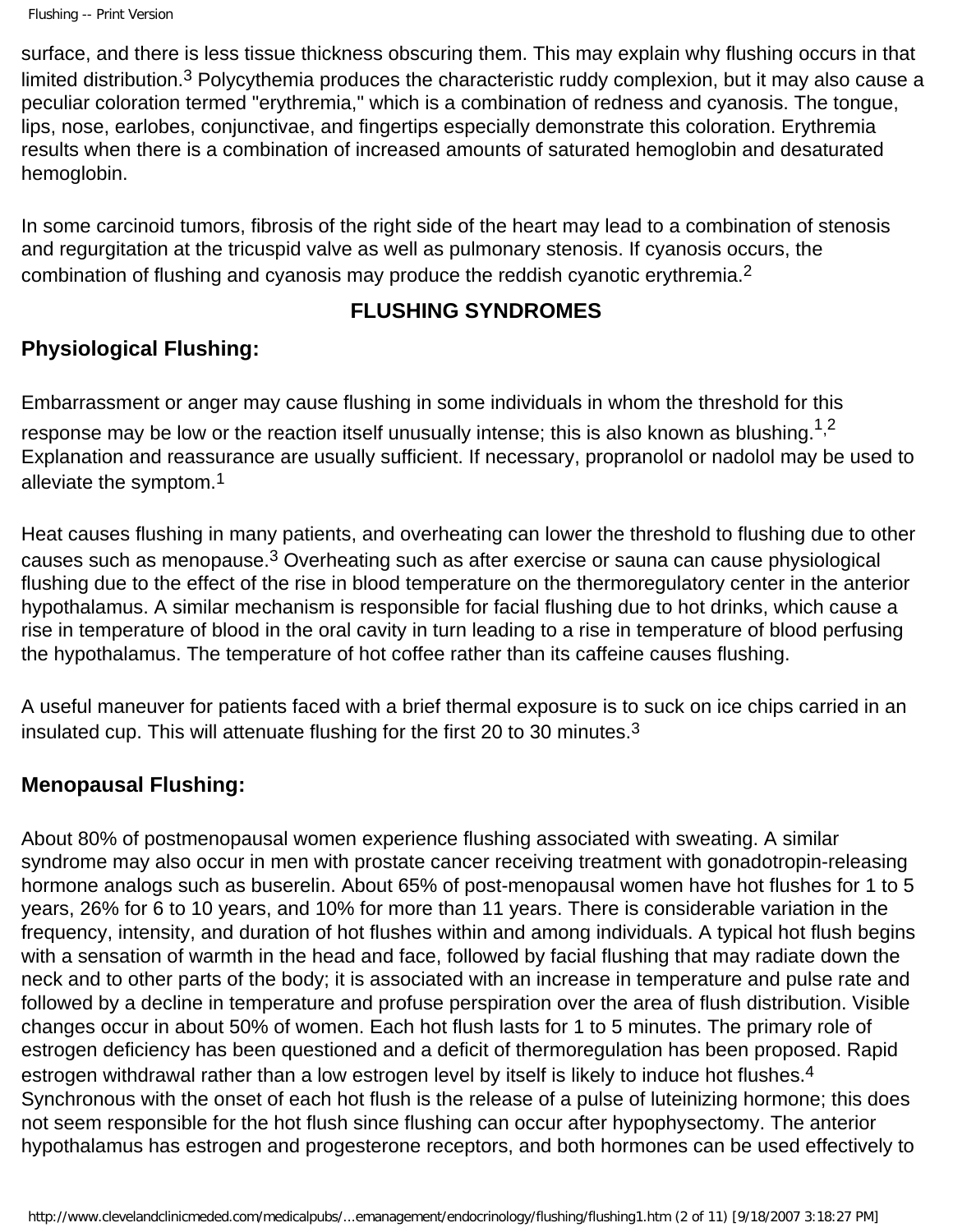```
Flushing -- Print Version
```
treat hot flushes through binding with their respective hypothalamic receptors. Neurotransmitters that may be involved in the pathogenesis of hot flushes include norepinephrine and other noradrenergic substances. The central noradrenergic system in the hypothalamus triggers the hot flushes via α2 adrenergic receptors on the noradrenergic neurons. Thus, clonidine—an α2-adrenergic agonist effectively alleviates hot flushes through reduction of noradrenergic release.4

Pharmacologic menopause with flushing can be induced by a variety of drugs: 4 hydroxyandrostenedione, danazol, tamoxifen, clomiphene citrate and leuprolide. Certain characteristics suggest the diagnosis of climacteric flushing: drenching perspiration, a prodromal sensation of overheating before the onset of flushing and sweating, and waking episodes at night with the typical symptoms. Alcohol can enhance a menopausal flush.<sup>5</sup> Veralipride, an antidopaminergic drug, can cause a reduction in the frequency and intensity of menopausal flushing in premenopausal women pretreated with goserelin (gonadotropin-releasing hormone agonist) for endometriosis.<sup>6</sup>

## **Flushing Caused by Drugs:**

Other medications that can cause flushing are corticotropin-releasing hormone, doxorubicin, and niacin **(Table 2)**. Flushing is a side effect of sildenafil citrate in 12% of patients.7 Systemic administration of morphine can cause flushing of the face, neck, and upper thorax, which is thought to be histaminemediated.5 Patients can develop facial flushing and/or generalized erythema after epidural or intraarticular administration of glucocorticoids. The exact pathophysiology is unclear but it could be related to distention of the joint capsule.<sup>8</sup>

## **Flushing Associated with Alcohol Intake:**

Certain oriental genotypes show extensive flushing in response to low doses of alcohol. They have been found to have higher plasma levels of acetaldehyde. This abnormality is probably related to a deficiency of an isoenzyme of liver aldehyde dehydrogenase. This population can be detected by using an ethanol patch test which produces localized erythema. A special type of alcohol flush is also associated with chlorpropamide, the oral anti-hyperglycemic agent. Even small amounts of alcohol provoke intense flushing within a few minutes of ingestion. This flushing is not associated with sweating, but in some cases tachycardia, tachypnea, and hypotension may be seen. The flush is mediated by elevated acetaldehyde plasma levels and possibly by release of prostaglandins.

Alcohol ingestion can trigger flushing in carcinoid tumors, mastocytosis, medullary thyroid carcinoma, and certain lymphoid tumors.

Trichloroethylene, a chemical that has been abandoned in recent years because of carcinogenic potential, can cause flushing. When inhaled following ingestion of alcoholic beverages, a striking cutaneous reaction results, consisting in the sudden appearance of erythema of the face, neck, and shoulders—a reaction that has been termed "degreaser's flush." Nausea and vomiting may also occur.<sup>5</sup>

## **Flushing Associated with Food:**

Eating spicy or sour foods can cause facial flushing. This gustatory flushing is due to a neural reflex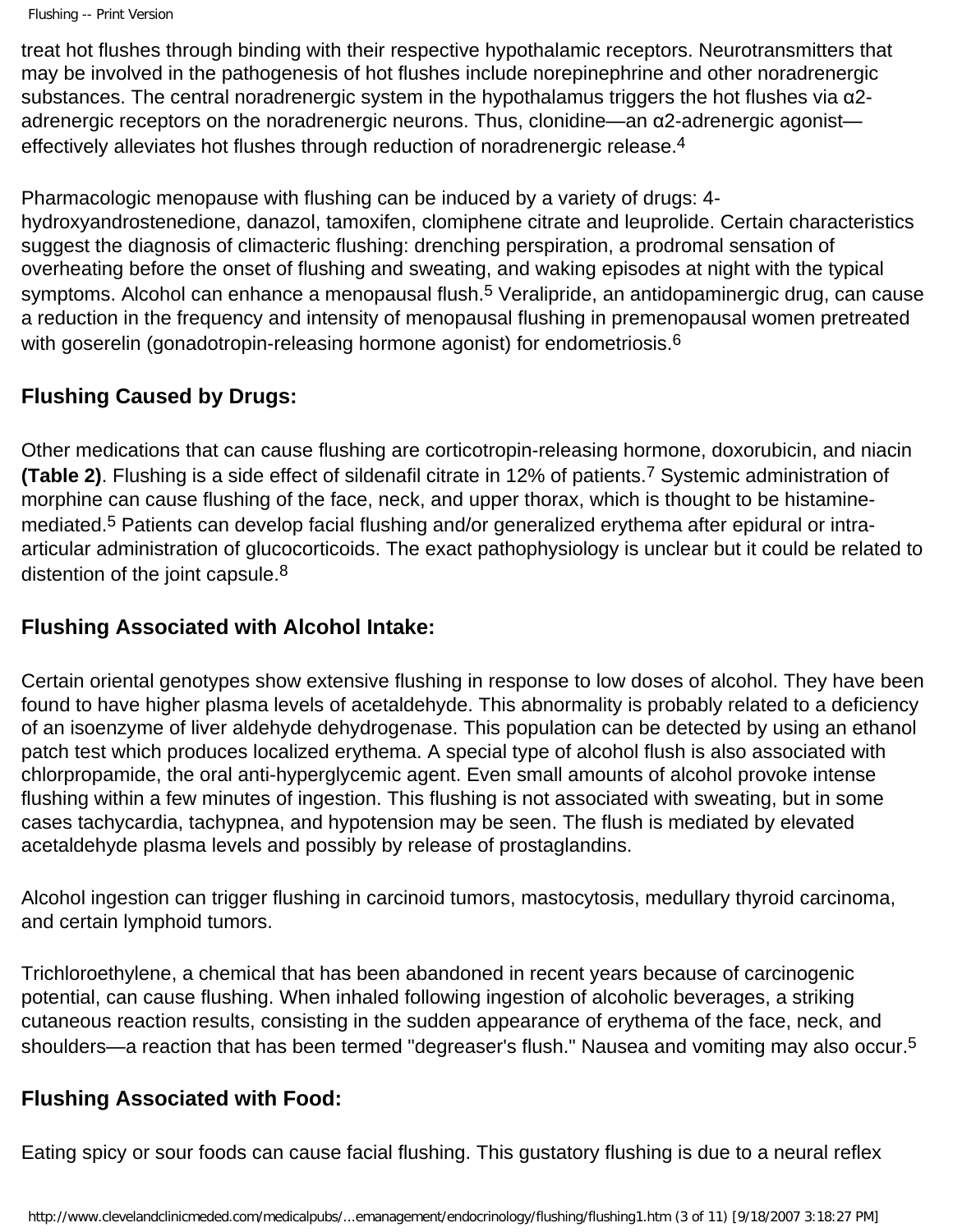involving autonomic neurons carried by the branches of the trigeminal nerve. The flushing may be unilateral.

The flushing of monosodium glutamate (MSG) is controversial. Oral challenge with MSG failed to provoke flushing in volunteers with a history of MSG flushing. Patients should be encouraged to look beyond MSG at other dietary agents, such as red pepper, other spices, nitrites and sulfites (additives in many foods), thermally hot foods and beverages, and alcohol.<sup>5</sup> Scromboid fish poisoning (tuna and mackerel) is due to the ingestion of fish that was left in a warm temperature for hours. In addition to flushing, patients with scromboid fish poisoning have sweating, vomiting, and diarrhea. These symptoms are due to intoxication with histamine, which is thought to be generated by histidine decarboxylation by bacteria in spoiled fish.

#### **Carcinoid Syndrome:**

"Carcinoid syndrome" describes the manifestations of carcinoid tumors: flushing, bronchoconstriction, gastrointestinal hypermotility, and cardiac disease. Carcinoid tumors are neuroendocrine tumors that derive from a primitive stem cell that may differentiate into any of a variety of adult endocrine-secreting cells, producing a variety of peptides, hormones, and neurotransmitters. The annual incidence is 1.5 per 100.000 population.<sup>9</sup> The average age of patients is 50 years, and there is no gender predominance.<sup>10</sup>

Carcinoid syndrome occurs in about 10% of patients with these tumors.<sup>10</sup> In 75% of patients, episodes of severe flushing are precipitated by exercise, alcohol, stress, and certain foods (spices, chocolate, cheese, avocados, plums, walnuts,<sup>1</sup> red sausage, and red wine). With time the flushing may appear without provocation.<sup>9</sup> The character of the flush differs depending upon the site of origin of the tumor **(Figures 1** and **2)**. Tumors of the foregut (stomach, lung, pancreas) are associated with a bright-red "geographic" flush of a more sustained duration, as well as lacrimation, wheezing, sweating, and a sensation of burning. In ileal tumors, the flush is patchier and more violaceous, intermingled with areas of pallor, and does not last as long. Flushing of either type may be associated with facial edema that may persist and lead to telangiectasia and even facial rosacea. With extensive disease, one can also see pellagra-like skin lesions. (These result from excessive utilization of tryptophan by the carcinoid tumor, leaving little for the daily niacin requirement). These lesions include hyperkeratosis; xerosis; scaling of the legs, forearms, and trunk; angular cheilitis; and glossitis **(Figure 3)**. Seventy percent of patients also have watery diarrhea, and 35% develop right-sided endocardial fibrosis leading to congestive heart failure. Diarrhea and other gastrointestinal manifestations may precede or coexist with the flushing.5

Ninety-five percent of all carcinoids are found in the appendix, rectum, or small intestine.<sup>9</sup> The remainder arise outside of the intestinal tract (ovary, testis). In general, the larger the primary tumor, the greater the likelihood of metastasis, which provides prognostic implications.9 Carcinoids of the appendix and rectum rarely present with the carcinoid syndrome. Forty to 50% of patients with carcinoids of the small intestine or proximal colon have manifestations of the carcinoid syndrome.<sup>10</sup> Tumors that secrete their hormonal product into the portal venous system do not cause flushing because the released amines are inactivated by the liver. In contrast, liver metastases may escape hepatic inactivation and deliver their product directly into the systemic circulation and hence cause flushing.9 Pulmonary or ovarian carcinoids release pharmacological products directly into the venous circulation, bypassing the portal system, and can therefore cause symptoms without metastasizing to the liver. $^{\rm 1,10}$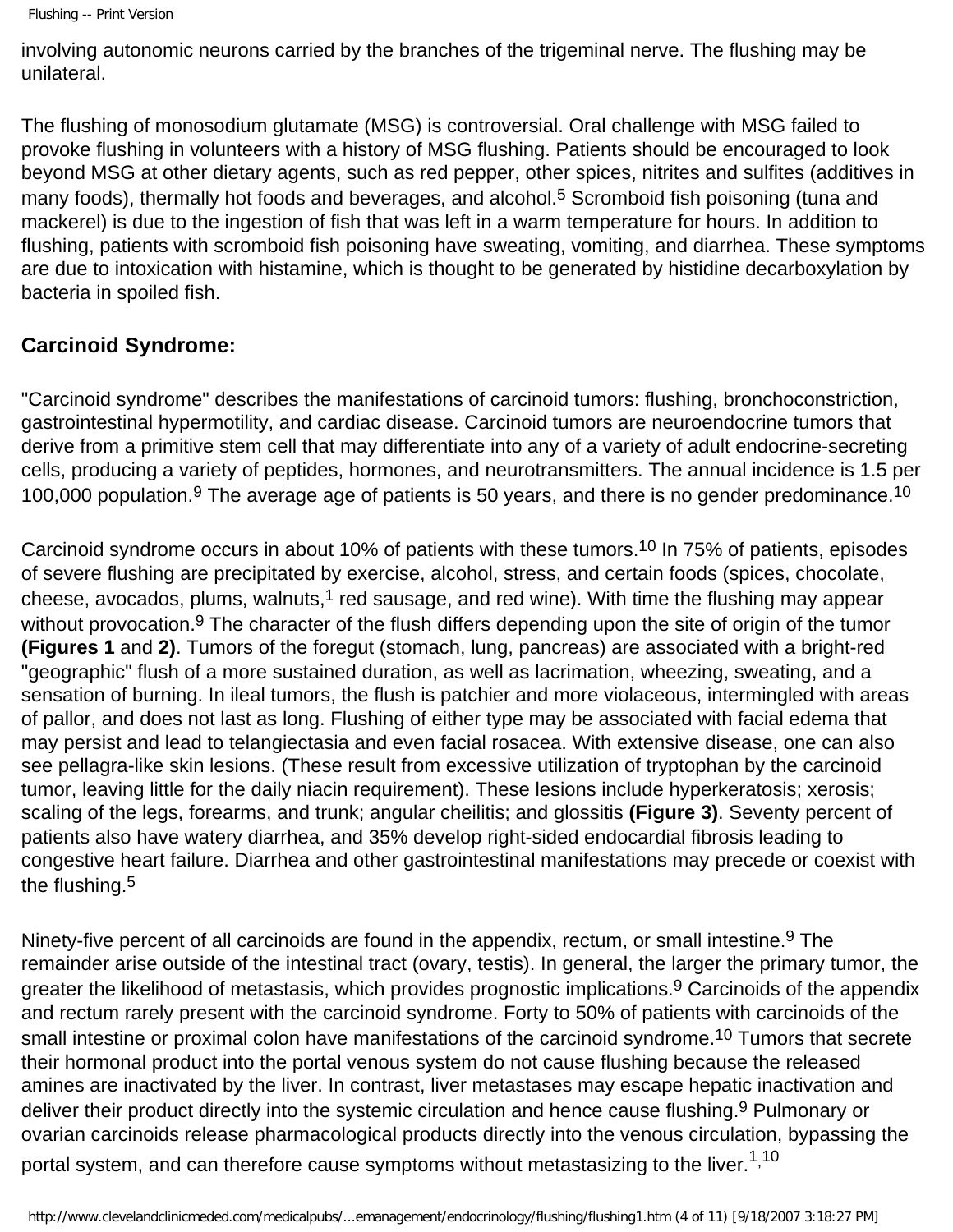#### **Pathophysiology**

The flushing seen with foregut carcinoids is due to release of histamine. Flushing seen with ileal carcinoids cannot be explained solely by the production of serotonin.1 Serotonin may or may not be released into the circulation during flushing, and intravenous infusion of serotonin does not cause flushing. Foregut carcinoids do not generally secrete serotonin but, instead, its precursor, 5 hydroxytryptamine. Screening should therefore seek this product if the other metabolites are not elevated.<sup>9</sup> Other mediators that have been proposed include prostaglandins and tachykinins. Tachykinins are believed to be mediators of the flushing in tumors of the midgut. They exert vasodilation and contraction of various types of smooth muscle. These peptides include substance P, substance K, and neuropeptide K. Urine excretion of histamine is usually increased in patients who have gastric carcinoid **(Table 3)**.9

#### **Diagnosis**

Clinical diagnosis is not difficult in patients with flushing episodes associated with systemic symptoms (diarrhea, wheezing, and weight loss) and hepatomegaly. It is more difficult in patients who have occasional flushing and no associated symptoms.<sup>1</sup> Only when there is reasonable clinical suspicion should biochemical testing be done, and localization studies must be reserved for those cases proven biochemically.<sup>10</sup> When in doubt, a carcinoid flush can be provoked by alcohol ingestion (4 mL of 45% ethanol) or the infusion of 6 *µ*g noradrenaline, an effect that can be blocked by phentolamine (5 to 15 mg intravenously). Calcium gluconate, 10 to 15 mg/kg, administered intravenously over 4 hours, may produce a flush mimicking a spontaneous attack.<sup>5</sup> Epinephrine reverses flushing in patients with mastocytosis but provokes flushing in patients with the carcinoid syndrome. The procedure should only be performed in a controlled environment. A 1 *µ*g/mL solution of epinephrine in normal saline is administered by intravenous bolus beginning with an initial dose of 0.05 *µ*g. The dose is doubled at intervals of 10 minutes until flushing appears or a until a maximum of 6.4 *µ*g is given. When flushing occurs, it usually begins within 60 seconds after epinephrine administration and dissipates after 3 or 4 minutes.10

The diagnosis should be confirmed by determining urinary excretion of 5-hydroxyindoleacetic acid (5- HIAA), the major metabolite of serotonin, which is normally 2 to 10 mg (10 to 50 µmol) per 24 hours.<sup>5</sup> A value of more than 150 *µ*mol/24 hours (30 mg/24 hours) usually confirms the diagnosis, and in carcinoid syndrome it is often above 40 mg per day.<sup>5</sup> This test has a sensitivity of 75% and a specificity of up to 100%. The degree of elevation of 5-HIAA does not always correlate with the severity of flushing.9 Excretion fluctuates, so that repeated measurements may be necessary. Some patients with carcinoid may lack the metabolic machinery to convert serotonin to 5-HIAA, so they have high blood levels of serotonin but normal urinary 5-HIAA.<sup>5</sup> Dietary factors may cause confusion; the patient should therefore receive a diet free of the culprit items **(Table 4)** for 3 days before the urine collection is made. Although the levels of serotonin in patients with tumors usually far exceed those found after food ingestion, this precaution helps to exclude carcinoid in individuals with borderline-high 5-HIAA levels.9 Measuring blood serotonin is helpful when urinary 5-HIAA is equivocal. Patients with carcinoid syndrome have very high blood levels of serotonin. Measurement of serotonin and its metabolites permits the detection of 84% of neuroendocrine tumors. Even carcinoids that predominantly secrete 5-hydroxytryptophan are associated with increased urinary excretion of 5-HIAA because the released 5-hydroxytryptophan is converted to serotonin in other tissues and is subsequently metabolized to 5-HIAA.9 Chromogranin A, a peptide co-secreted with serotonin, is elevated in most patients with carcinoid tumors. In the evaluation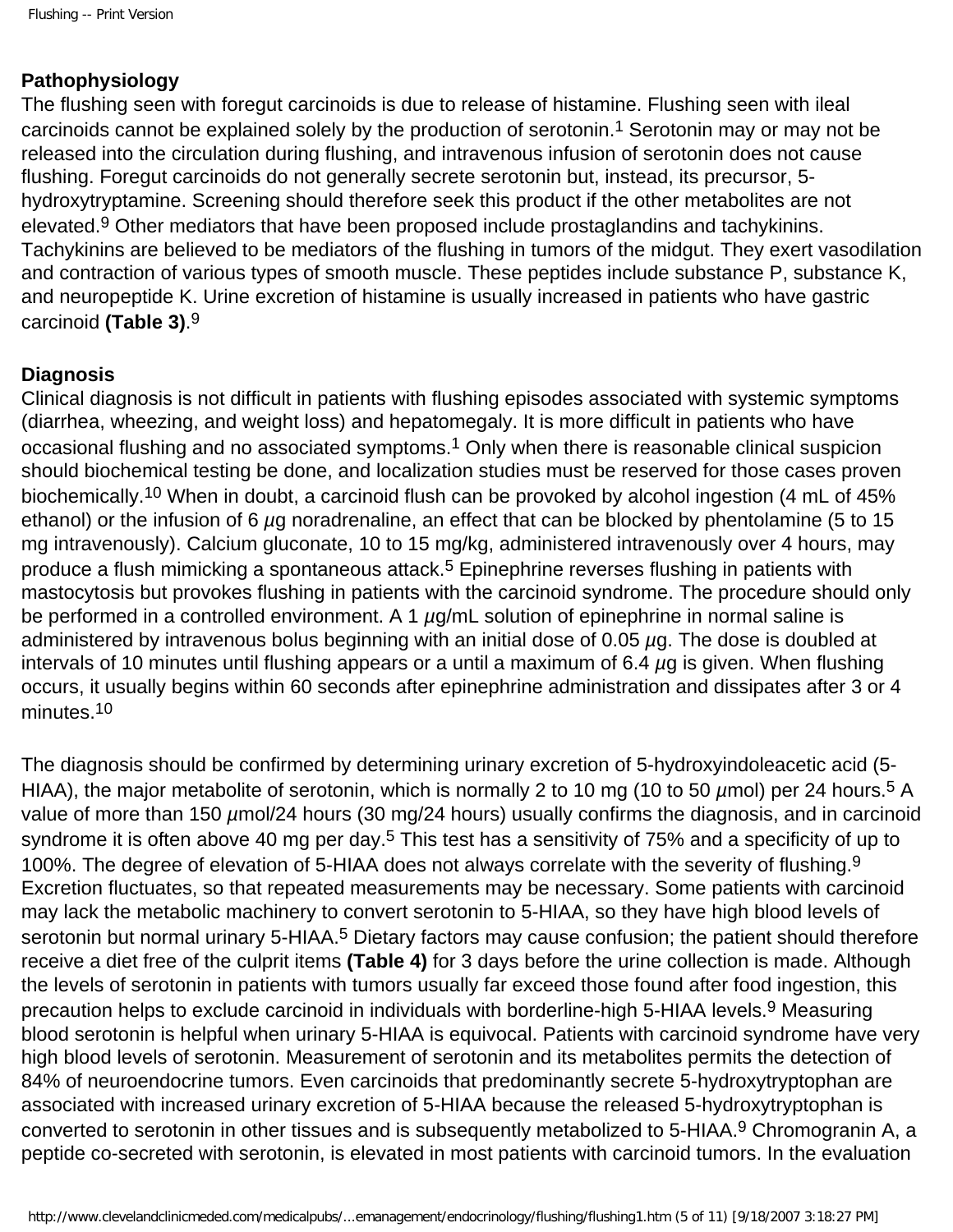```
Flushing -- Print Version
```
of flushing with an equivocal 24-hour urinary 5-HIAA, a normal plasma chromogranin A value suggests nonendocrine causes. This test is sensitive but not specific, and its predictive value in carcinoid is still uncertain.10 Flushing was associated with a rise in circulating substance P in 80% of patients with gastric carcinoid. Neurokinin A levels are elevated in certain patients **(Tables 4 and 5)**.9

# **Management**

Corticosteroids, phenothiazines, and bromocriptine have been effective in the treatment of patients with bronchial carcinoid tumors. The mechanism of action of these agents is unknown. Cyproheptadine, a serotonin antagonist, may control the flushing. Methysergide can control the diarrhea but has no effect on flushing. Combined administration of  $H_1$  and  $H_2$  receptor antagonists may prevent attacks of flushing

in patients with foregut carcinoid tumors that produce histamine.<sup>10</sup> Alpha-interferons may control symptoms of carcinoid syndrome and produce objective biochemical responses (greater than 50% suppression of 5-HIAA) that have a median duration of about 4 weeks.<sup>10</sup> Since catecholamines are known to precipitate attacks, a trial of clonidine is worthwhile. Somatostatin is a potent antagonist of the flushing reaction associated with both gastric and ileal carcinoid tumors but has a short half-life. The somatostatin analogue octreotide has a much longer half-life, making subcutaneous therapy possible. It must be given by subcutaneous injection one to three times a day and should be titrated in increments of 50 *µ*g every 8 hours.10 Octreotide lowers plasma levels of serotonin and tachykinins and relieves both flushing and diarrhea. Amelioration of these manifestations is accompanied by a marked reduction in the urinary excretion of 5-HIAA.<sup>10</sup> Lanreotide, a long acting analogue of somatostatin administered intramuscularly every 14 days, is effective at controlling the flushing of carcinoids.<sup>11,12</sup> A depot form of octreotide (Sandostatin LAR) has been shown to control flushing at a dose of 20 mg intramuscularly every month.<sup>13</sup> Flushing may relapse with continued treatment.<sup>9</sup> The patient should receive an adequate niacin supplement (nicotinamide rather than nicotinic acid, since the latter causes flushing) and should avoid foods, agents, and activities that precipitate symptoms.<sup>5</sup>

In some patients, failure of medical treatment may necessitate carrying out hepatic artery embolization. This treatment is based upon the dependence of metastatic malignant tissue but not healthy liver parenchyma on an intact hepatic arterial blood supply. Anti-tumor chemotherapy remains experimental. Alpha-interferon causes symptomatic relief accompanied by lowering of urinary 5-HIAA. (For more discussion on the treatment of carcinoid tumors, see Carcinoid Tumor.)

## **Prognosis**

About one-fifth of patients with the carcinoid syndrome undergo a protracted course. In the remainder, deterioration can be rapid. The mean survival is about 8 years with some surviving up to 20 years. Mean survival is 36 months after the first flushing episode.<sup>9</sup>

## **Mastocytoses:**

## **Etiology**

Mastocytoses are benign proliferative disorders of the reticuloendothelial system and familial cases have been reported. Mastocytoses are due to a hyperplastic rather than a neoplastic process. They are often self-limited, especially in childhood **(Table 6)**. Mast cells possess the enzyme histidine decarboxylase which enables them to synthesize and store histamine. Other preformed mediators include tryptase, chymase, and carboxypeptidase. Serotonin has not been detected in human mast cells.14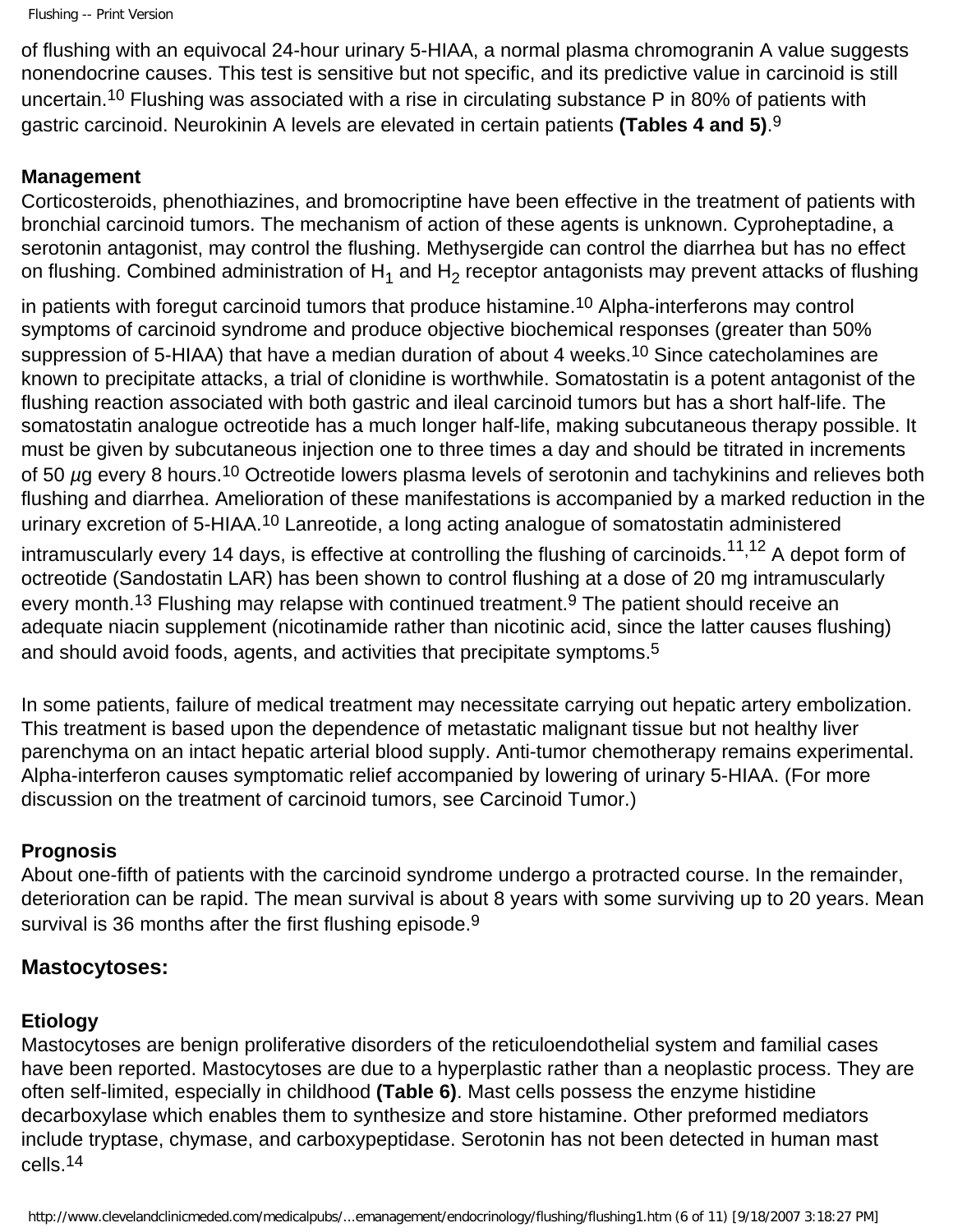#### **Histopathology**

There are increased numbers of normal-looking mast cells in the dermis. These cells may be predominantly perivascular or may show a nodular distribution. The epidermis is normal, apart from increased melanization.14

#### **Biochemical Markers**

Symptoms of mastocytosis are mainly the result of release of products of mast-cell activation. Plasma histamine levels are frequently raised in patients with systemic symptoms, and elevated urinary excretion of histamine and its metabolite methyl imidazole acetic acid (MIAA) can also be seen. Plasma tryptase levels can also be elevated. Prostaglandin  $D_2$  (PGD<sub>2</sub>) is another product of mast-cell activation.

Urinary excretion of this substance and its major metabolites can be elevated several-fold in patients with mastocytoses. Urine should be collected within a few hours of an attack.<sup>14</sup>

#### **Clinical Presentation**

Episodic bright-red flushing occurs either spontaneously or after rubbing the skin or exposure to alcohol or mast-cell degranulating agents. Flushing attacks may be accompanied by headache, dyspnea and wheezing, palpitations, abdominal pain, diarrhea, and syncope and may closely resemble the flushing episodes of the carcinoid syndrome, especially the foregut variety, which are also mediated by histamine. Rosacea may develop rarely.  $PGD<sub>2</sub>$  might be associated with the symptoms of flushing and

diarrhea.14 The flushing of cutaneous mastocytosis typically lasts more than 30 minutes, unlike the typical carcinoid flush which lasts less than 10 minutes.<sup>5</sup> In urticaria pigmentosa, the diagnosis is established by demonstrating that gentle rubbing of the lesional skin causes local itching, redness, and whealing (Darier's sign). This reaction is due to local histamine release. Darier's sign may also be demonstrated in nonlesional skin. Confirmation of the diagnosis is obtained by skin biopsy. In patients with systemic symptoms, bone-marrow biopsy and liver and spleen scans are usually performed. Bone scans should only be carried out in the presence of localized bone symptoms.  $5,14$ 

#### **Treatment**

Treatment of nonlocalized forms of mastocytosis is mainly symptomatic. Patients should avoid known histamine-degranulating agents. Antihistamines remain the preferred treatment for most patients with uncomplicated urticaria pigmentosa. Human skin blood vessels possess  $H_1$  and  $H_2$  receptors, which are

involved in both vasodilation and increased vascular permeability evoked by histamine. Thus, combination treatment with an  $H_1$  antihistamine (hydroxyzine, 10 to 20 mg) and  $H_2$  antihistamine

(cimetidine, 200 to 500 mg) is logical and sometimes effective at controlling the flushing episodes. Oral administration of the mast-cell stabilizing agent disodium cromoglycate has proved effective in some patients. The drug does not decrease urinary excretion of histamine and the histamine metabolite MIAA. Some experts recommend using this agent only in patients with systemic mastocytosis suffering from gastrointestinal symptoms. Photochemotherapy has been reported to cause symptomatic relief as well as objective reduction in the population of mast cells and the urinary excretion of MIAA.14

#### **Medullary Thyroid Carcinoma:**

The range of substances secreted by medullary carcinoma of the thyroid is considerable, whether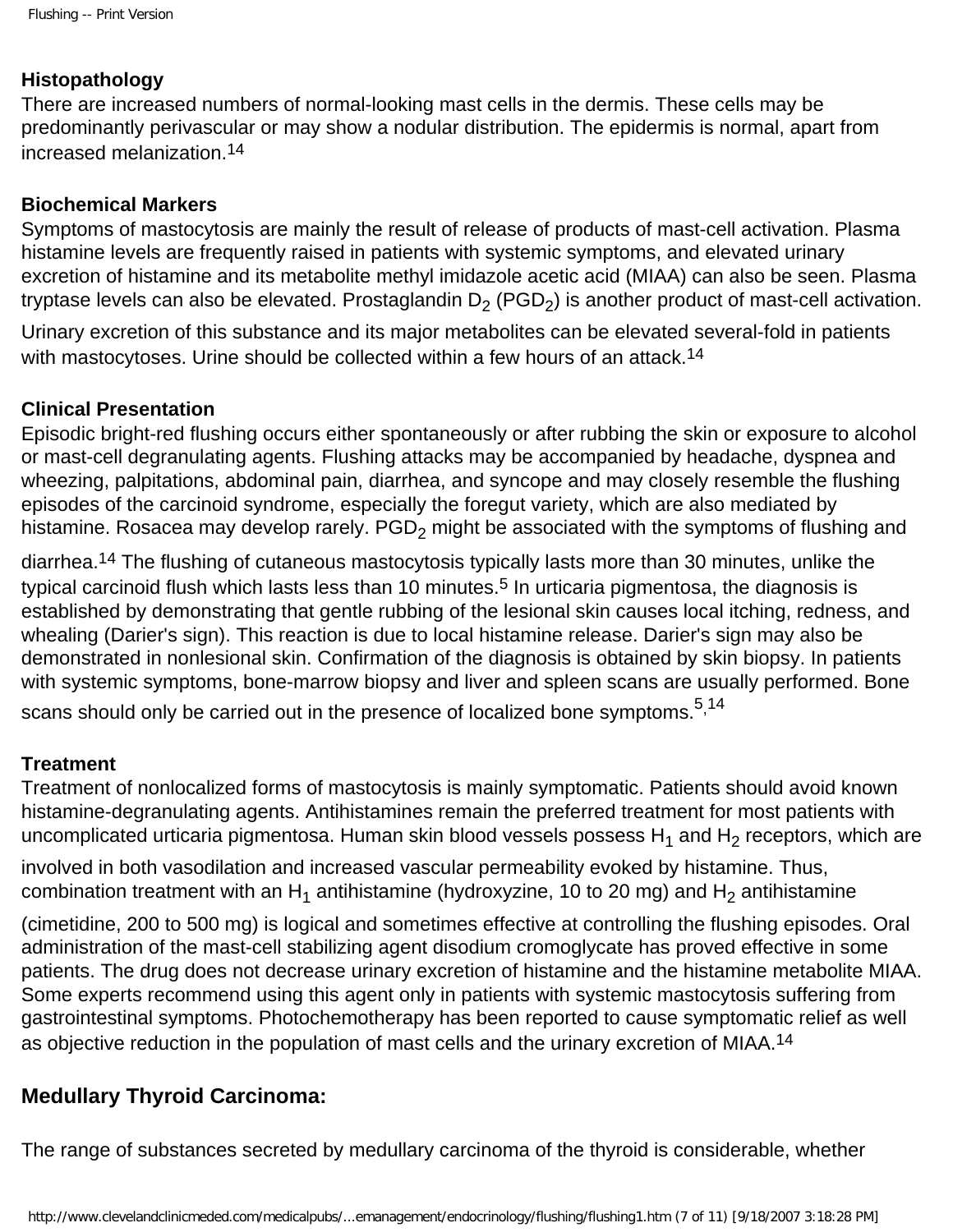sporadic or familial. Flushing is the most common symptom after diarrhea. Occurring in one-third of the patients with diarrhea, there is pronounced episodic flushing, which as in the carcinoid syndrome may be induced by alcohol ingestion. Calcitonin-gene related peptide, which is an extremely powerful peripheral vasodilator, is the most likely mediator that causes flushing.5 The other possible explanation is that calcitonin stimulates prostaglandins which in turn cause the symptoms.12

#### **Harlequin Syndrome:**

This describes hemifacial flushing and sweating sometimes associated with warmth and anhidrosis of the contralateral arm and leg **(Figure 4)**. This may be induced by exercise. The suggested etiology is a lesion involving both preganglionic or postganglionic cervical sympathetic fibers and parasympathetic neurons of the ciliary ganglion.<sup>15</sup> Harleguin syndrome has been described in patients with a contralateral lung cancer invading the spine, Pancoast's syndrome, and Horner's syndrome.5

## **Auriculotemporal Nerve Syndrome (Frey's Syndrome):**

This syndrome usually manifests as immediate unilateral or bilateral flushing and/or sweating in the distribution of the auriculotemporal nerve in response to gustatory or tactile stimuli. In adults, this syndrome is a well recognized sequela of parotid surgery, trauma, or infection. It occurs rarely in children, most often noted after the introduction of solid food. The flushing is often attributed erroneously to food allergy. It typically begins at 2 to 6 months of age when solid foods, mostly fruit, are introduced. Occurring within a few seconds of eating, it has a peculiar distribution in a triangular area that extends from the tragus of the ear to the midpoint of the cheek. It is not associated with sweating and persists for 20 to 60 minutes. The flushing continues to occur for up to 5 years. In adults, gustatory sweating is the predominant feature of auriculotemporal nerve syndrome; flushing happens less often. Half of the pediatric patients with this symptom were delivered with forceps assistance which possibly causes trauma to the nerve. The likely mechanism is misdirection of parasympathetic fibers along sympathetic pathways during the nerve regeneration that follows trauma. This may account for erythema when eating. The emergence of symptoms several months after the proposed trauma (usually 3 to 6 months) is probably related to the time required for nerve regeneration, and it is possible that vigorous chewing causes intense stimulation of the parotid gland. Auriculotemporal nerve syndrome is benign in infants and does not tend to worsen. Furthermore, the severity of the flushing tends to diminish with age in most patients. The physician can reassure parents and avoid unnecessary testing and maneuvers16 **(Figure 5)**. A similar syndrome can develop after facial herpes zoster.17

# **Flushing with Pseudocarcinoid Syndrome in Secondary Male Hypogonadism:**

A series of three male patients with secondary hypogonadism has been described where flushing was associated with elevated 24-hour urine 5-HIAA. Flushing disappeared and 5-HIAA levels normalized after starting testosterone enanthate treatment. Male patients with flushing and increased urinary 5- HIAA levels should undergo assessment for hypogonadism after screening for carcinoid tumor.<sup>18</sup>

Treatments that lower serum testosterone, such as orchiectomy or luteinizing hormone-releasing hormone analogs, cause hot flushes in over half of men. Lack of regulatory feedback in the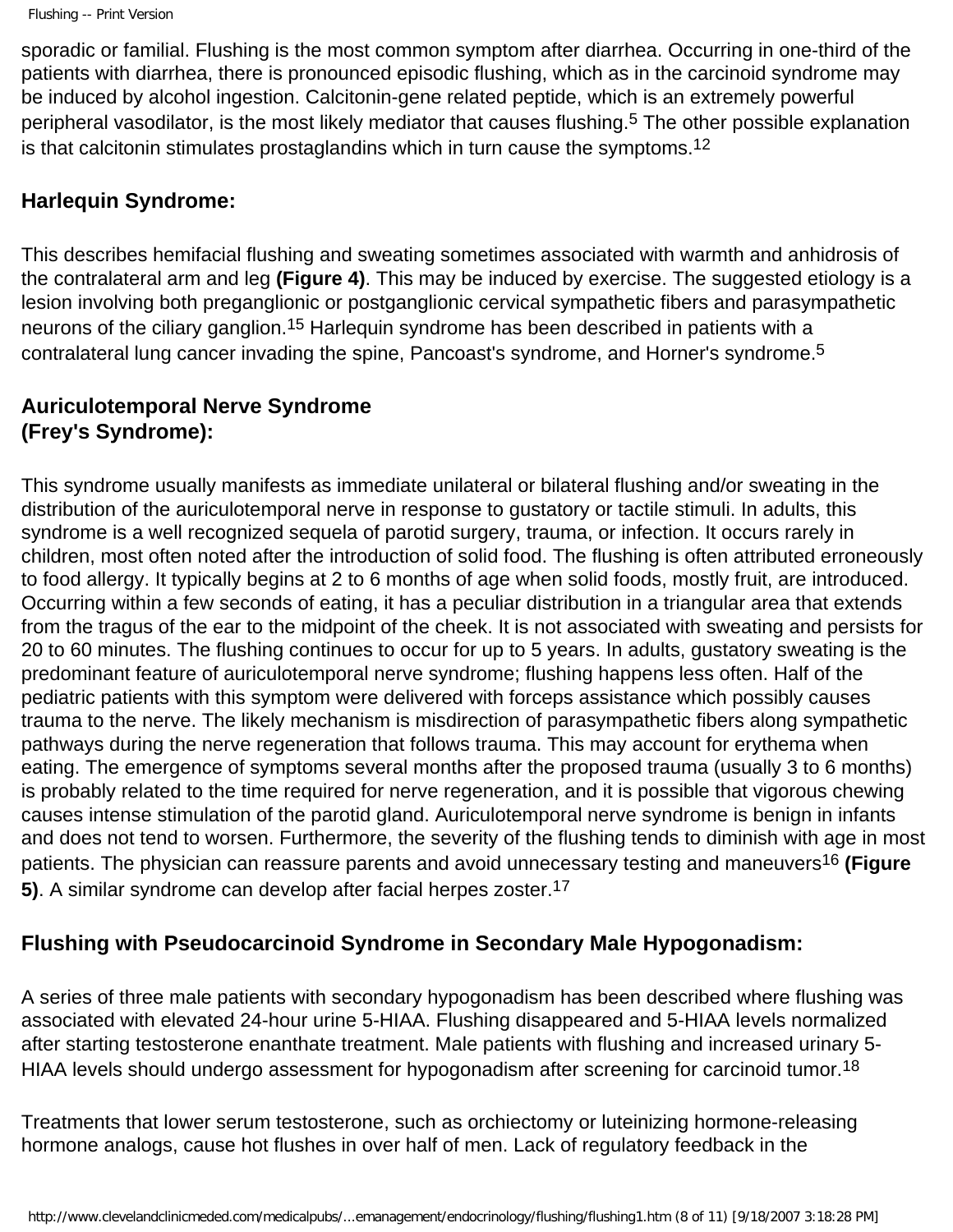hypothalamus from circulating serum testosterone is the presumed mechanism. Most often, hot flushes are only mildly bothersome and can be tolerated without the need for treatment. However, if flushes are particularly annoying or problematic, treatment should be offered. Small doses of diethylstilbestrol are effective in relieving hot flushes but cause gynecomastia. Megestrol acetate, at a dose of 20 mg bid, completely eliminates hot flushes in most men, and the dose can be progressively lowered in some.<sup>19</sup>

#### **Other Diseases Causing Episodic Flushing:**

Cheung et al<sup>20</sup> have described a family with monoamine oxidase deficiency causing episodes of flushing affecting the face and chest precipitated by emotion or certain foods, followed by diarrhea, headaches, and sometimes palpitations. Blood serotonin levels in this family were elevated secondary to decreased activity of monoamine oxidase. Sertraline hydrochloride controlled the symptoms by depleting platelet serotonin.

Flushing is rare in patients with pheochromocytoma. If flushing occurs at all, it is seen after a paroxysm of hypertension, tachycardia, palpitations, chest pain, severe throbbing headaches, and excessive perspiration. Pallor is typically present during the attack, and mild flushing may occur after the attack as a rebound vasodilation of the facial cutaneous blood vessels.<sup>5</sup> Facial flushing and headache can happen along with sweating of the face, neck, and upper trunk in patients with spinal cord lesions above T-6. This may occur as an exaggerated response to bowel or bladder distention.<sup>1</sup> Other causes are certain pancreatic tumors, insulinoma, and POEMS (polyneuropathy, organomegaly, endocrinopathy, monoclonal proteinemia, and skin changes). Transient flushing of the face, chest, or arms has been noted after neurological deterioration secondary to rapid rise in intracranial pressure.21

## **ROSACEA**

Persistent flushing from whatever cause may eventually lead to rosacea. The lesions of rosacea that initially occur in the central convex areas of the face consist of papules and pustules against a background of erythema, telangiectasia, edema, and eventual permanent induration or thickening of affected skin.<sup>2</sup> Patients with severe flushing due to mastocytosis can develop rosacea in less than a year after the onset of flushing episodes.5

## **EVALUATION OF THE PATIENT WITH A FLUSHING DISORDER**

It is important to consider the clinical characteristics of the flushing before embarking on expensive laboratory evaluation.5 The physician should consider four clinical characteristics in the initial evaluation of a patient with flushing: 1) provocative and palliative factors, 2) morphology, 3) associated features, and 4) temporal characteristics.2

**Provocative or palliative factors:** Certain agents that trigger the flush suggest an underlying systemic disease as the cause for the flushing, eg, mastocytosis and carcinoid syndrome. **Morphology:** Is there a basic feature that comes and goes? Is the redness patchy or confluent? What is the color of the flush? Is there cyanosis? Is the flushing preceded or followed by pallor?2 The morphology of the flushing may suggest not only the cause of the flushing but also, in the case of carcinoids, the anatomic origin of the disorder.5 **Associated features:** These may include respiratory symptoms, gastrointestinal symptoms, headache, urticaria, facial edema, hypertension, hypotension, palpitations, or sweating. **Temporal characteristics:** These are the frequency of the flushing and the timing of the specific features during each flushing reaction. Important information can be obtained from a 2-week diary in which the patient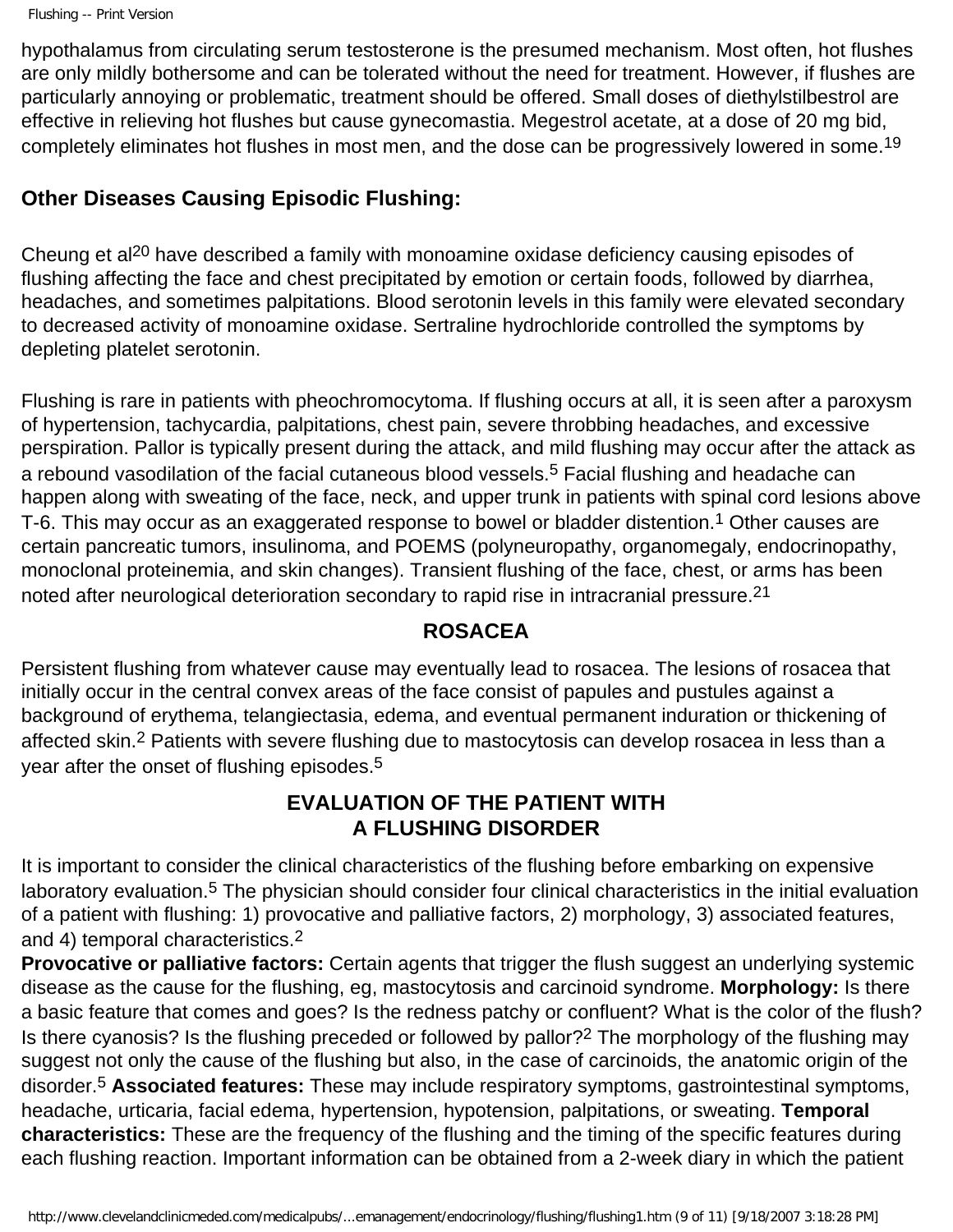```
Flushing -- Print Version
```
records qualitative and quantitative aspects of the flushing event and lists exposure to all exogenous agents.2 When the diagnosis remains obscure after evaluation of the 2-week diary, the patient is given an exclusion diet listing foods high in histamine, foods and drugs that affect urinary 5-HIAA tests, and foods and beverages that cause flushing. If the flushing reactions completely disappear, restoring the excluded items individually can identify the causative agent. If the flushing reactions continue unchanged, then further metabolic work up may be undertaken.<sup>5</sup>

# *Return to Medicine Index*

# **REFERENCES**

- 1. Greaves MW. Flushing and flushing syndromes, rosacea and perioral dermatitis. In: Champion RH, et al, eds. Rook/Wilkinson/Ebling textbook of dermatology, 6th ed., volume 3. Oxford, UK: Blackwell Scientific, 1998:2099-2104.
- 2. Cutaneous manifestations of disorders of the cardiovascular and pulmonary systems. In: Freedberg IM, et al, eds. Fitzpatrick's dermatology in general medicine, 5th ed., volume 2. New York:McGraw-Hill, 1999:2064.
- 3. Wilkin J. Flushing and blushing. In: Moschella SL, Hurley HJ, eds. Dermatology, 3rd ed., volume 2. Philadelphia: W.B. Saunders, 1992:2080-2083.
- 4. Dawood MY. Menopause. In: Copeland LJ, ed. Textbook of gynecology, 2nd ed. Philadelphia: W. B. Saunders, 2000.
- 5. Fitzpatrick TB, Eisen AZ, et al. Dermatology in general medicine, 4th ed. New York: McGraw Hill, 1993.
- 6. Vercellini P, Vendola N, Colombo A, Passadore C, Trespidi L, Crosignani PG. Veralipride for hot flushes during gonadotropin-releasing hormone agonist treatment. *Gynecol Obstet Invest*. 1992;34:102-104.
- 7. Fink HA, MacDonald R, Rutks IR, et al. Sildenafil for male erectile dysfunction: a systemic review and meta-analysis [review]. *Arch Intern Med*. 2002:162:1349-1360.
- 8. DeSio J, Kahn CH, Warfield CA. Facial flushing and/or generalized erythema after epidural steroid injection. Anesth Analg. 1995;80:617-619.
- 9. Vinik AI. Neuroendocrine tumors of carcinoid variety. In: DeGroot LJ (Editor), Endocrinology, 3rd ed., volume 3. Philadelphia: W.B. Saunders Co, 2803-2812. 1995
- 10. Wilson JD, ed. Williams textbook of endocrinology, 9th ed. Philadelphia: W.B. Saunders, 1998.
- 11. O'Toole D, Ducreux M, Bommelaer G, et al. Treatment of carcinoid syndrome: a prospective crossover evaluation of lanreotide versus octreotide in terms of efficacy, patient acceptability, and tolerance. *Cancer*. 2000;88:770-776.
- 12. Larsen PR, ed. Williams Textbook of Endocrinology, 10th ed. Philadelphia: W.B. Saunders, 2003.
- 13. Rubin J, Ajani J, Schirmer W, et al. Octreotide acetate long-acting formulation versus open-label